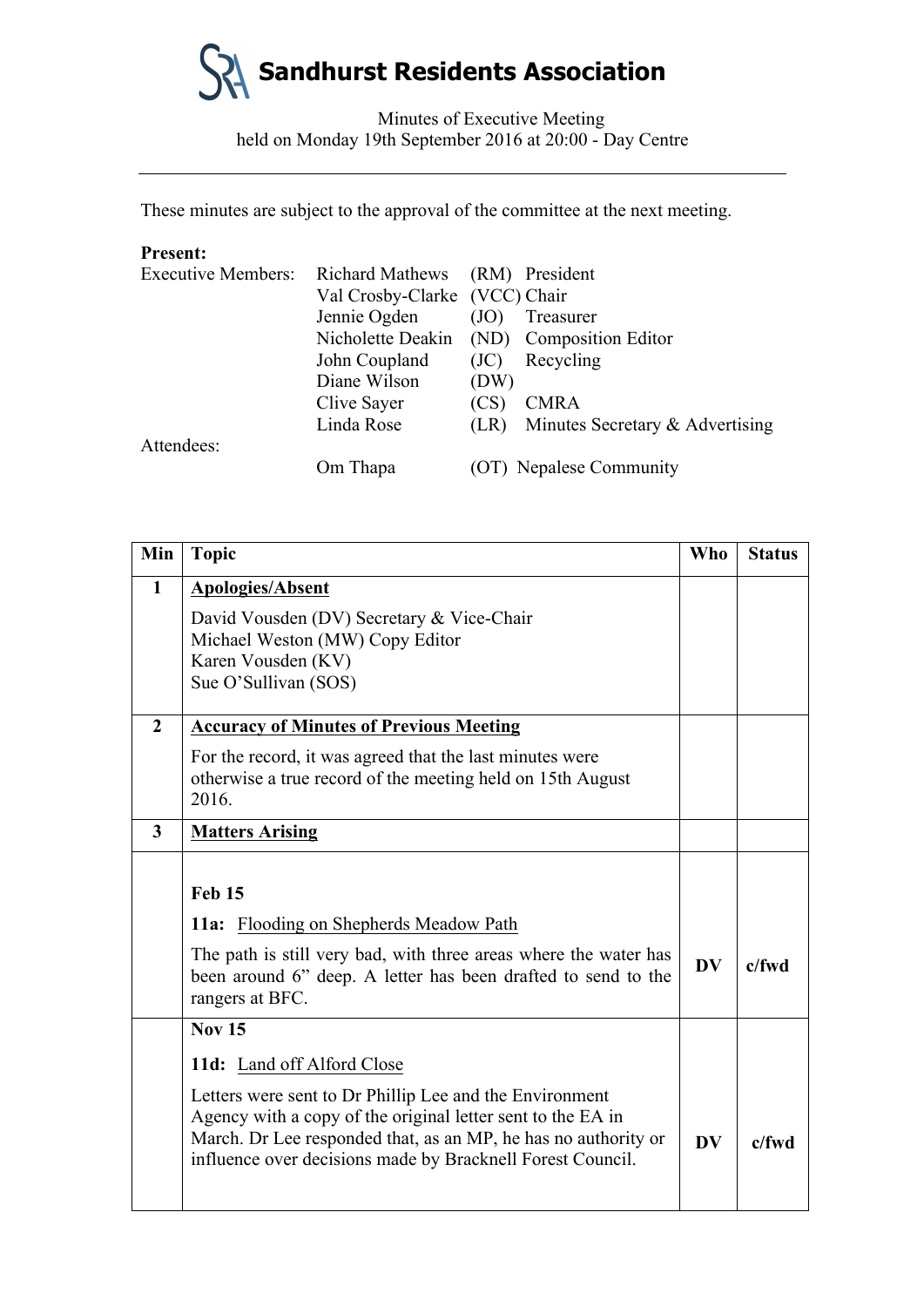| Min | <b>Topic</b>                                                                                                                                                                                                                                                                                                                                                                                                                                                                                                   | <b>Who</b>             | <b>Status</b> |
|-----|----------------------------------------------------------------------------------------------------------------------------------------------------------------------------------------------------------------------------------------------------------------------------------------------------------------------------------------------------------------------------------------------------------------------------------------------------------------------------------------------------------------|------------------------|---------------|
|     | <b>Apr 16</b>                                                                                                                                                                                                                                                                                                                                                                                                                                                                                                  |                        |               |
|     | 11b: Magazine article                                                                                                                                                                                                                                                                                                                                                                                                                                                                                          |                        |               |
|     | An article in the magazine to be written to detail restrictions on<br>times when noise with building works are not allowed, once the<br>rules can be established. The council will be contacted to<br>establish what the rules are, and what procedures are in place to<br>report any problems.                                                                                                                                                                                                                | RM                     | $c$ /fwd      |
|     | The issue will also be raised at the Liaison Meeting.                                                                                                                                                                                                                                                                                                                                                                                                                                                          | <b>VCC</b>             |               |
|     | May 16                                                                                                                                                                                                                                                                                                                                                                                                                                                                                                         |                        |               |
|     | Website<br>7a:                                                                                                                                                                                                                                                                                                                                                                                                                                                                                                 |                        |               |
|     | There has been no response from the request for a meeting with<br>the team at Sandhurst School to agree arrangements for<br>maintaining the website. Another attempt at contact will be<br>made now the schools are back from the summer holidays.                                                                                                                                                                                                                                                             | <b>DW</b>              | $c$ /fwd      |
|     | <b>August 16</b>                                                                                                                                                                                                                                                                                                                                                                                                                                                                                               |                        |               |
|     | 11a: LED street lights                                                                                                                                                                                                                                                                                                                                                                                                                                                                                         |                        |               |
|     | A resident has expressed concern about reports that some LED<br>street lighting emits too much blue light. This can inhibit the<br>release of melatonin, which is needed for inducing sleep. The<br>BFC will be asked to comment.                                                                                                                                                                                                                                                                              | $\mathbf{D}\mathbf{V}$ | $c$ /fwd      |
|     | 11b: Distributors Party                                                                                                                                                                                                                                                                                                                                                                                                                                                                                        |                        |               |
|     | The date has been confirmed as 24 <sup>th</sup> October. This will replace<br>the October Executive Committee meeting in October.                                                                                                                                                                                                                                                                                                                                                                              |                        |               |
|     | 11c: Confirm availability to VCC by e-mail.                                                                                                                                                                                                                                                                                                                                                                                                                                                                    | <b>ALL</b>             | <b>Closed</b> |
|     | 11d: Check that the Day Centre is free.                                                                                                                                                                                                                                                                                                                                                                                                                                                                        | <b>DV</b>              | <b>Closed</b> |
|     | 11e: Delivery Trucks                                                                                                                                                                                                                                                                                                                                                                                                                                                                                           |                        |               |
|     | The trucks delivering to the Tesco convenience store are much<br>bigger than was expected originally, often blocking access to<br>the car park. The delivery vehicles to the Co-Op are also<br>causing problems, having already demolished a wall, delivering<br>early on Sunday mornings and using Sycamore Close to turn<br>round, resulting in damaged street signs. A resident has written<br>to Michael Brossard with photographic evidence, and the issue<br>will be raised at the next Liaison meeting. | <b>VCC</b>             | $c$ /fwd      |
|     | <b>11f:</b> A list of dates and times of when oversized trucks are<br>observed being used for delivery would be useful, but nothing<br>of note had been observed over the last month.                                                                                                                                                                                                                                                                                                                          | <b>ALL</b>             | <b>Closed</b> |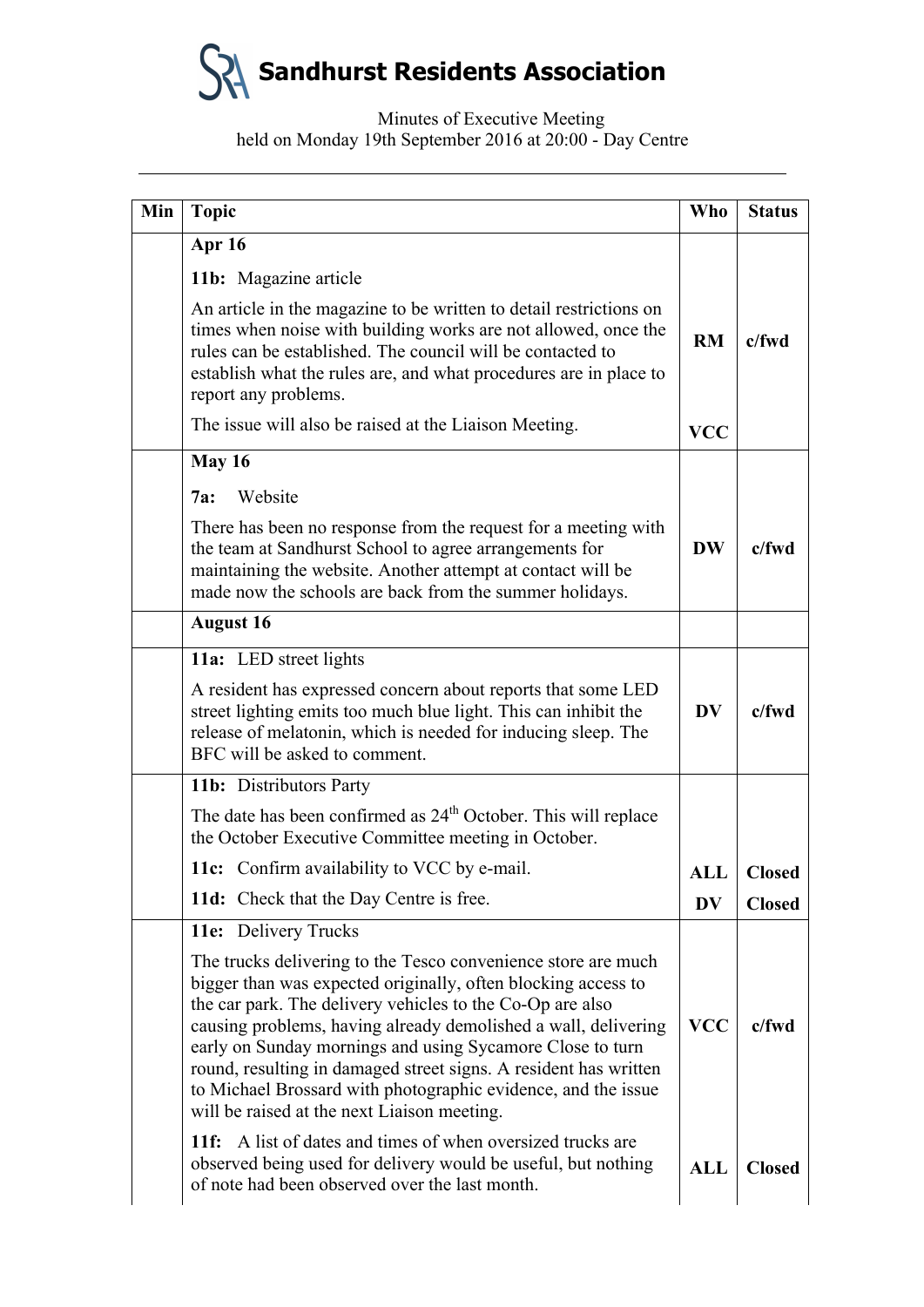| Min                     | <b>Topic</b>                                                                                                                                                                                                                                                                                                                                                                                                    | <b>Who</b> | <b>Status</b> |
|-------------------------|-----------------------------------------------------------------------------------------------------------------------------------------------------------------------------------------------------------------------------------------------------------------------------------------------------------------------------------------------------------------------------------------------------------------|------------|---------------|
|                         | A query for information will be added to the 'We Love<br>Sandhurst' Facebook page.                                                                                                                                                                                                                                                                                                                              | <b>RM</b>  |               |
| 11g                     | NatWest Bank                                                                                                                                                                                                                                                                                                                                                                                                    |            |               |
|                         | NatWest bank has written to say that they will introduce bank<br>charges for accounts in credit. This will not apply to our<br>accounts as there is not a high enough balance in either account.                                                                                                                                                                                                                | <b>JO</b>  | <b>Closed</b> |
| 11h                     | Local Plan                                                                                                                                                                                                                                                                                                                                                                                                      |            |               |
|                         | MW received an email reminding him that he had not registered<br>any comments on the Comprehensive Local Plan Issues and<br>Options Event. The e-mail was sent on 18 <sup>th</sup> July for an event<br>that was held from 13 <sup>th</sup> June to 25 <sup>th</sup> July. No other committee<br>members had heard of it. The question of the committee's<br>involvement will be raised at the Liaison meeting. | <b>VCC</b> | $c$ /fwd      |
| 11i                     | <b>Trees in Constable Way</b>                                                                                                                                                                                                                                                                                                                                                                                   |            |               |
|                         | The trees providing a sound barrier between the gardens of<br>Constable Way and Laundry Way are growing out of control.<br>On enquiry, the Council says that these trees do not belong to<br>the Council. To be followed up.                                                                                                                                                                                    | DV         | $c$ /fwd      |
| 11j                     | Library                                                                                                                                                                                                                                                                                                                                                                                                         |            |               |
|                         | There seems to be some confusion over the future of the library.<br>It was thought that the plan for the next three years would be to<br>run it with more automation and volunteers, but this may not be<br>the final decision. Enquiries at the library established that the<br>current status is that the review is ongoing. There will be further<br>consultation and a final decision given in November.    | LR         | $c$ /fwd      |
| $\overline{\mathbf{4}}$ | <b>Treasurer's Report</b>                                                                                                                                                                                                                                                                                                                                                                                       |            |               |
|                         | <b>Current Account</b><br>£9,033.11                                                                                                                                                                                                                                                                                                                                                                             |            |               |
|                         | Reserve Account<br>£29,909.19                                                                                                                                                                                                                                                                                                                                                                                   |            |               |
|                         | <b>Total</b><br>£38,9742.30                                                                                                                                                                                                                                                                                                                                                                                     |            |               |
| 4a                      | The corporate membership of the BVCT will be renewed. The<br>cost is £100.                                                                                                                                                                                                                                                                                                                                      | <b>JO</b>  |               |
| 5                       | <b>Donations</b>                                                                                                                                                                                                                                                                                                                                                                                                |            |               |
| 5a                      | Sandhurst Town Senior Football Club                                                                                                                                                                                                                                                                                                                                                                             |            |               |
|                         | The security lighting on the club building has been damaged by<br>vandals, and will require £1,300 to replace. This cost is not<br>covered by the club's insurance.                                                                                                                                                                                                                                             |            |               |
|                         | Also, the underground drainage pump, which is used to stop the                                                                                                                                                                                                                                                                                                                                                  |            |               |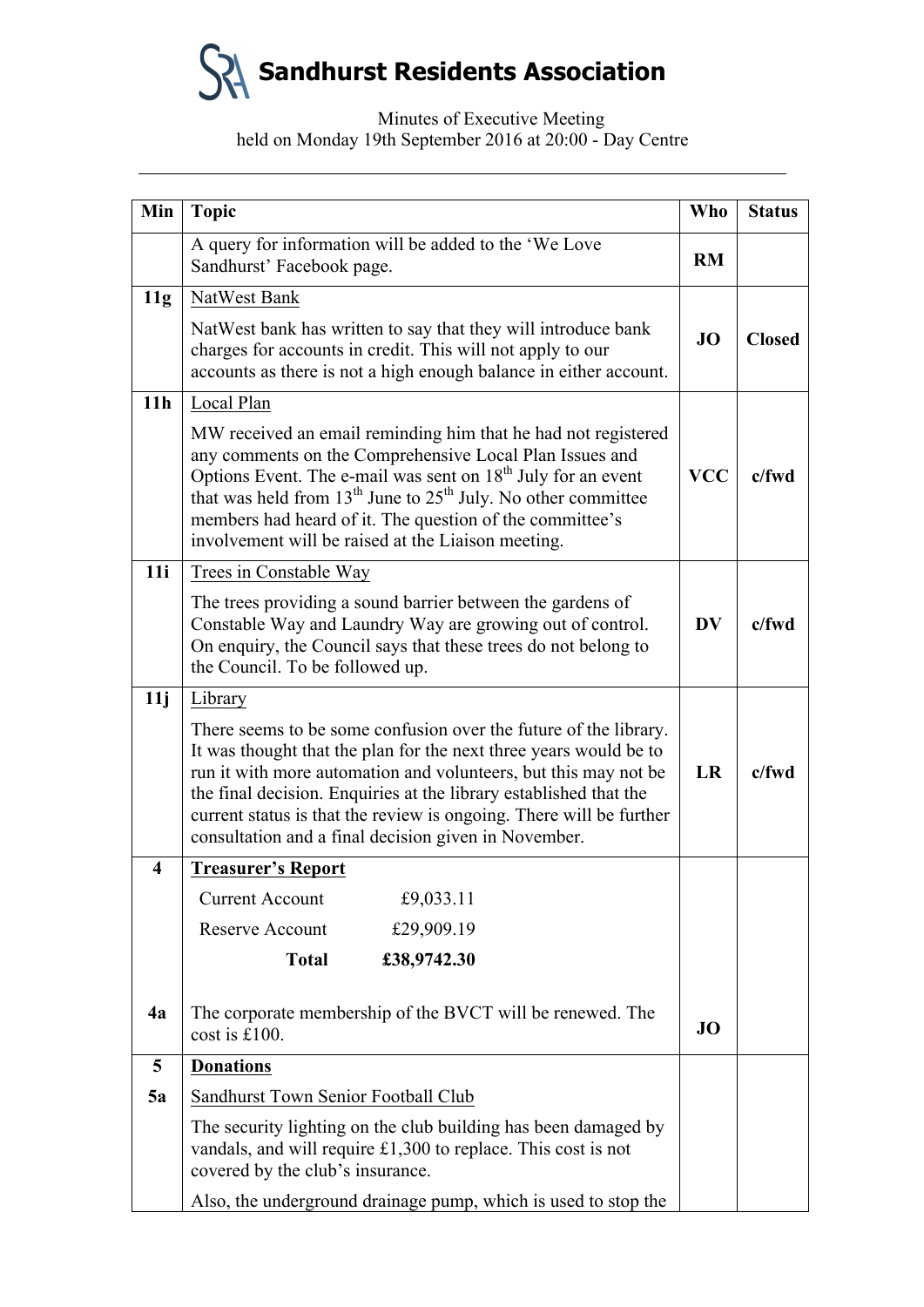| Min            | <b>Topic</b>                                                                                                                                                                                                                                                                                          | Who        | <b>Status</b> |
|----------------|-------------------------------------------------------------------------------------------------------------------------------------------------------------------------------------------------------------------------------------------------------------------------------------------------------|------------|---------------|
|                | pitch from becoming boggy, has burned out.                                                                                                                                                                                                                                                            |            |               |
|                | The club are currently fund raising. They will be offered £500<br>for each project, in exchange for a magazine article.                                                                                                                                                                               |            |               |
|                | Proposed: RM; Carried unanimously.                                                                                                                                                                                                                                                                    |            |               |
| 5 <sub>b</sub> | Tug of War Team                                                                                                                                                                                                                                                                                       |            |               |
|                | Vandals have destroyed the poly-tunnel, which is used by the<br>tug-of-war team for practise in bad weather. Without it, the<br>team are unable to practise and so cannot compete. The plan is<br>to replace the tunnel with 2 shipping containers placed back to<br>back at a cost of around £4,000. | <b>VCC</b> |               |
|                | They will be offered a donation of £1,000.                                                                                                                                                                                                                                                            |            |               |
|                | Proposed: RM; carried unanimously.                                                                                                                                                                                                                                                                    |            |               |
|                | VCC to contact the team.                                                                                                                                                                                                                                                                              |            |               |
| 5c             | St. Michaels Spire and Stained Glass window fund                                                                                                                                                                                                                                                      |            |               |
|                | A request has been made for a donation to the fund raising to<br>restore the stained glass windows and for repairs to the spire.<br>The committee agreed on a donation of $£1,000$ .                                                                                                                  |            |               |
|                | The response will apologise for the delay and to word the reply<br>as a donation from this year's funds, leaving the option open for<br>another request next year if funds are still required.                                                                                                        | <b>JO</b>  |               |
|                | Proposed: RM; Seconded DW; carried unanimously.                                                                                                                                                                                                                                                       |            |               |
| 6              | <b>Magazine</b>                                                                                                                                                                                                                                                                                       |            |               |
|                | The magazine is struggling with getting articles and photos to<br>fill the non-advertising pages.                                                                                                                                                                                                     |            |               |
| 7              | Website                                                                                                                                                                                                                                                                                               |            |               |
|                | Nothing to report. See matters arising                                                                                                                                                                                                                                                                |            |               |
| 8              | <b>Recycling</b>                                                                                                                                                                                                                                                                                      |            |               |
|                | Nothing to report.                                                                                                                                                                                                                                                                                    |            |               |
| 9              | <b>Projects</b>                                                                                                                                                                                                                                                                                       |            |               |
|                | Nothing to report                                                                                                                                                                                                                                                                                     |            |               |
| 10             | Planning                                                                                                                                                                                                                                                                                              |            |               |
|                | Nothing to report.                                                                                                                                                                                                                                                                                    |            |               |
| 11             | AOB:                                                                                                                                                                                                                                                                                                  |            |               |
|                | Speeding traffic at Laundry Lane is going to be targeted by the<br>police.                                                                                                                                                                                                                            |            |               |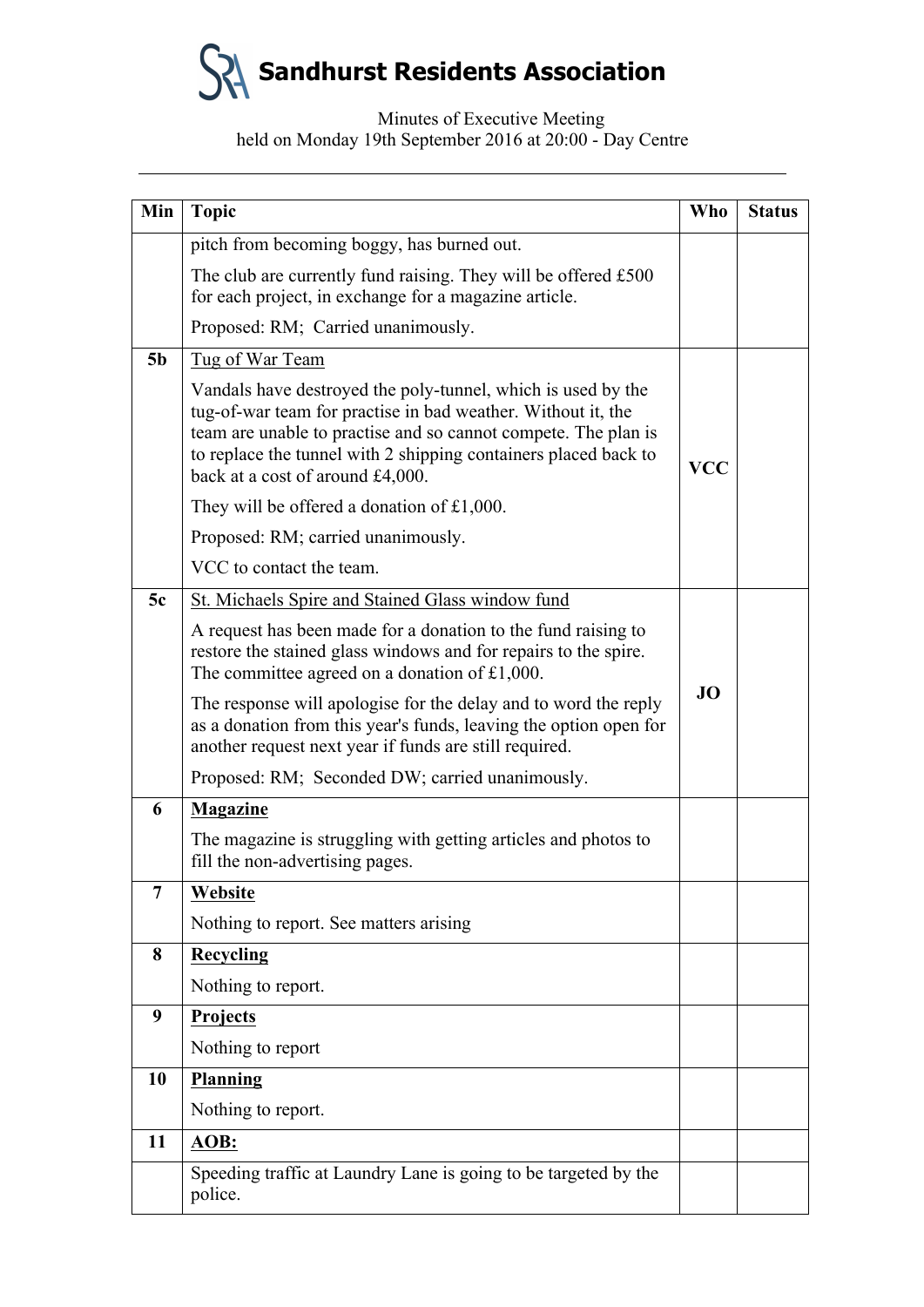| Min | <b>Topic</b>                                                                                                                                                                                                                                                                                                                                                                                                                         | <b>Who</b>              | <b>Status</b> |
|-----|--------------------------------------------------------------------------------------------------------------------------------------------------------------------------------------------------------------------------------------------------------------------------------------------------------------------------------------------------------------------------------------------------------------------------------------|-------------------------|---------------|
|     | A committee member expressed concern that a youngster<br>attending Brant's Bridge with a sports injury to his leg from was<br>told to go home and use a bandage. A request for an X-ray was<br>denied. As he was suffering severe pain, he was taken to<br>Frimley A&E where he was operated on for a broken leg. This<br>is disturbing in the light of the local commissioning group's<br>plans to move from FPH to Brant's Bridge. |                         |               |
| 11a | The Nepalese community are finding integration very difficult<br>now that the education funding has been cut.<br>Enquiries as to what other options for language tuition may be<br>available will be made to the library (LR), the RMA (CS) and to<br>various Bracknell groups (DW)                                                                                                                                                  | LR/<br>CS/<br><b>DW</b> |               |
|     | The meeting closed at 21:55                                                                                                                                                                                                                                                                                                                                                                                                          |                         |               |